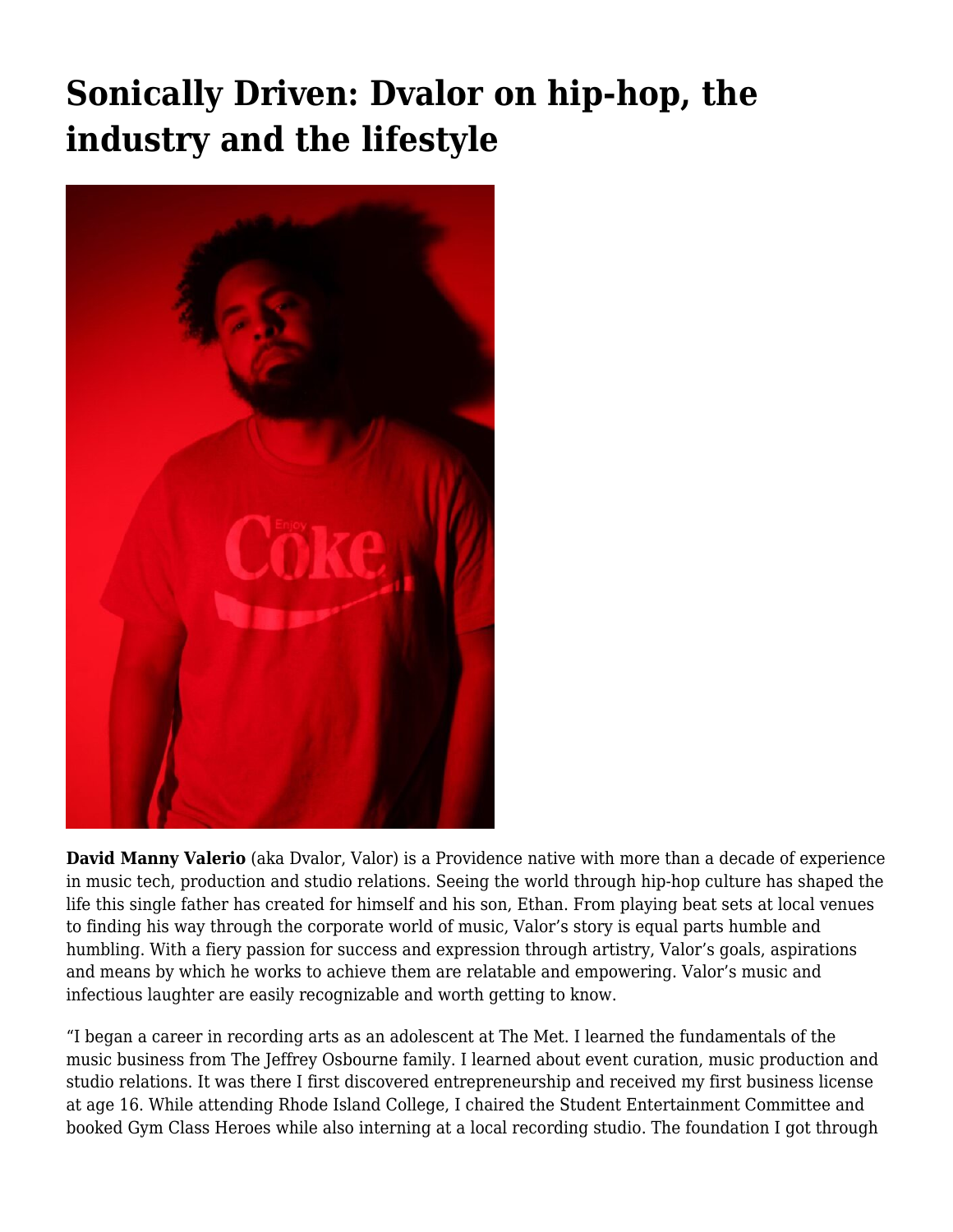a progressive education brought me to working with some of the biggest music tech brands."

Even before he started the groundwork for his career, music was a big part of his life. "Like most Caribbean-based cultures, Latinos are sonically driven. I was always around music. My parents would have loud Salsa music playing at all hours of the night like while I was trying to watch Toonami and play video games with my cousins."

Valor was 14 when he started producing music. "Before I even started making beats I went to the library a lot and saw in audio magazines that people could go to college for music. I eventually started producing on my computer with Cool Edit Pro and Sony Acid Pro. I would find the simplest chords and create Reggaeton drum progressions under them. To me it would sound halfway decent! I got into it as a hobby and that got me into sample digging and bettering my skills over time."

His newest full album, *As Long As I'm Alive*, is coming out soon with the flagship single "Let It Go feat. Ink The Urban Myth" being released September 3 on streaming services. His new work features local collaborations and Valor's unique take on his influences of New York hip-hop, backpack rap and alternative music.

"This album is spiritual hip-hop with depth. I made a decision that since the pandemic affected everyone and with me personally experiencing loss and heartache, I would not let my dreams slip away. As long as I'm alive I'm not going to let fear be the thing that stops me. I'm crazy happy to be dropping music again. I'm inspired by my friends and knowing we can't let music fall through the cracks since this means so much. I'm excited for people to experience this entire piece of work and to see who I've been working with. I'm so tedious on music I come out with because my art through creation is so personal to me. It's intimate. I've had times being happy and making music while smiling the whole time. I've had times where I felt so down it came out in what I was making. But through the therapy I get from creating I was able to turn the same piece around and make it uplifting and hopeful."

Valor's world view and motivation are shaped largely by his experiences in hip-hop. A pioneer for the importance of this culture his biggest influences are the group Little Brother, KanYe West and Lupe Fiasco. His favorite book at 16 was Russell Simmons' biography, which taught him about one of the first rises of Black ownership in music.

"Hip-hop has given me more chances than I think I've deserved. It's taken me away from so many different things in a positive way. I've lived in inner city areas and was around a lot of crazy stuff. I would be in situations hanging outside my house and know if things were going to go in a dangerous direction. We'd be having fun and all of a sudden someone would kick a fence post and the cops would be called. Instead of being sucked into the moment I would go inside to make beats. By the time I had come back outside the cops would have already came and beat up my friends for doing something reckless. How would it have changed me if I stayed outside and been a part of that? For me these situations are inescapable unless you're able to change reality. Hip-hop allowed me to change my reality. It saved my life. It's the core values of hip-hop that I'm able to bring into every environment and what's allowed me to apply these values to professional infrastructure through the latest decades rise in tech companies, entrepreneurship, and promotional networking."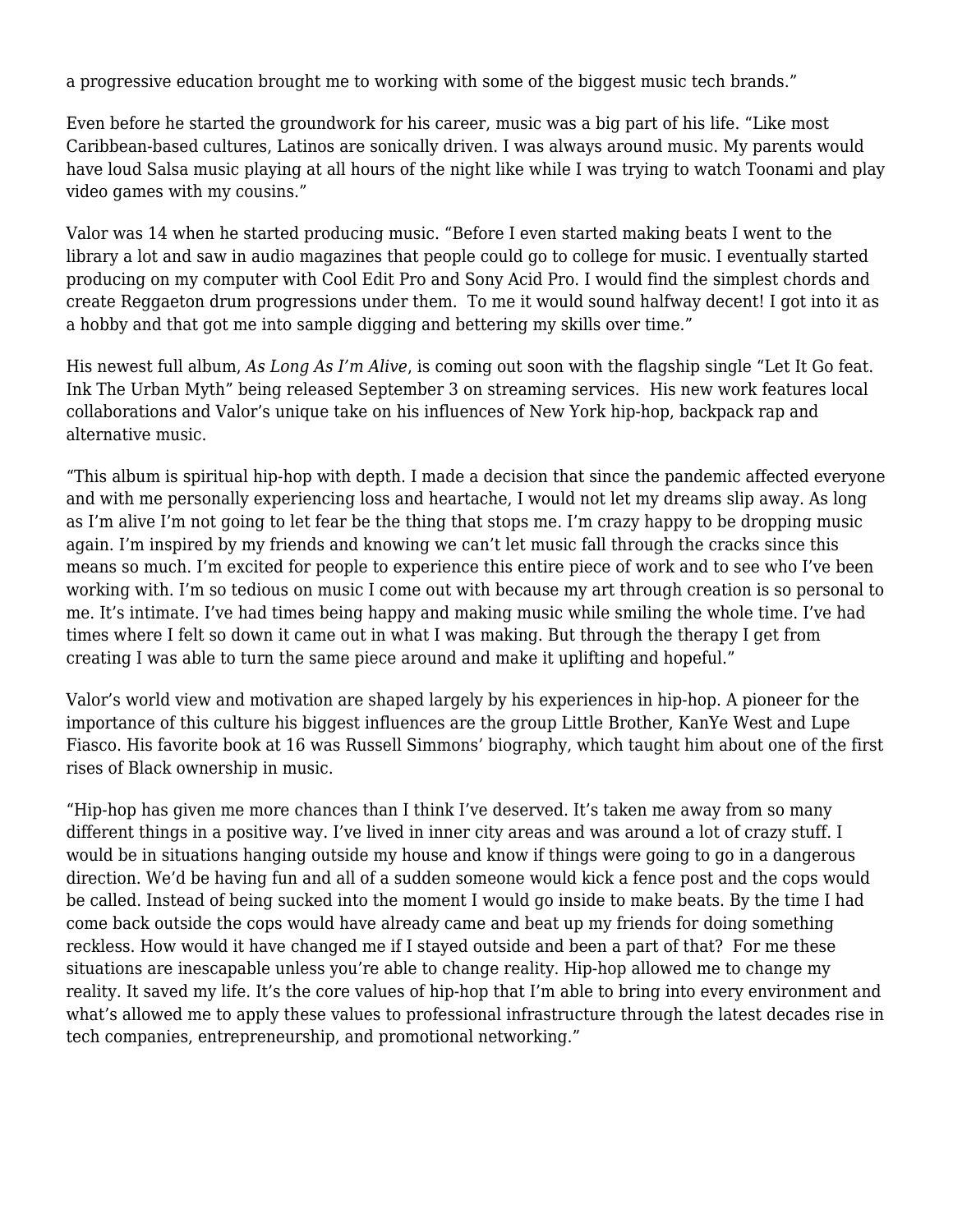

These experiences have brought an important sense of community to Valor's life as well. He gives a lot of his time to local causes and continues to impart knowledge he has gained over the years to young people in a variety of settings. This includes being a community curator at AS220 teaching beat-making during the pandemic. He was even able to leverage his music tech connections and had the company Izotope donate thousands of dollars worth of their software for the non profit's music production facility. He also taught an innovative social media class at The Met in 2018 teaching kids about social media analytics, brand building and marketing strategies.

"These are things I want to continue doing. Imparting knowledge is very important. My challenge to bigger companies is to do more to equip kids in communities like ours with tools and resources. I would also love to see RI government pay local studios for time to send kids to learn how recording, music business and the creative process work. Instead of pushing kids away from being creative, empower them to learn more about these potential avenues in life. Choosing to expose them to these types of experiences will help them with life experience meanwhile helping local professionals and / or aspiring professionals in the local music community. We can set kids up with mentors and some basic equipment and start stimulating a whole new type of local economy."

This type of insight comes from having been in the professional music technology field over six years. His backbone of hip-hop ideals and motives has led him up the corporate ladder of the music world, having worked in various positions for such prominent music tech companies as InMusic Brands (the parent company of Akai Pro and M-Audio), E-Mastered, Izotope, and currently Timbaland's company BeatClub. This work has never made him deviate from his passion of solo artistry and expression,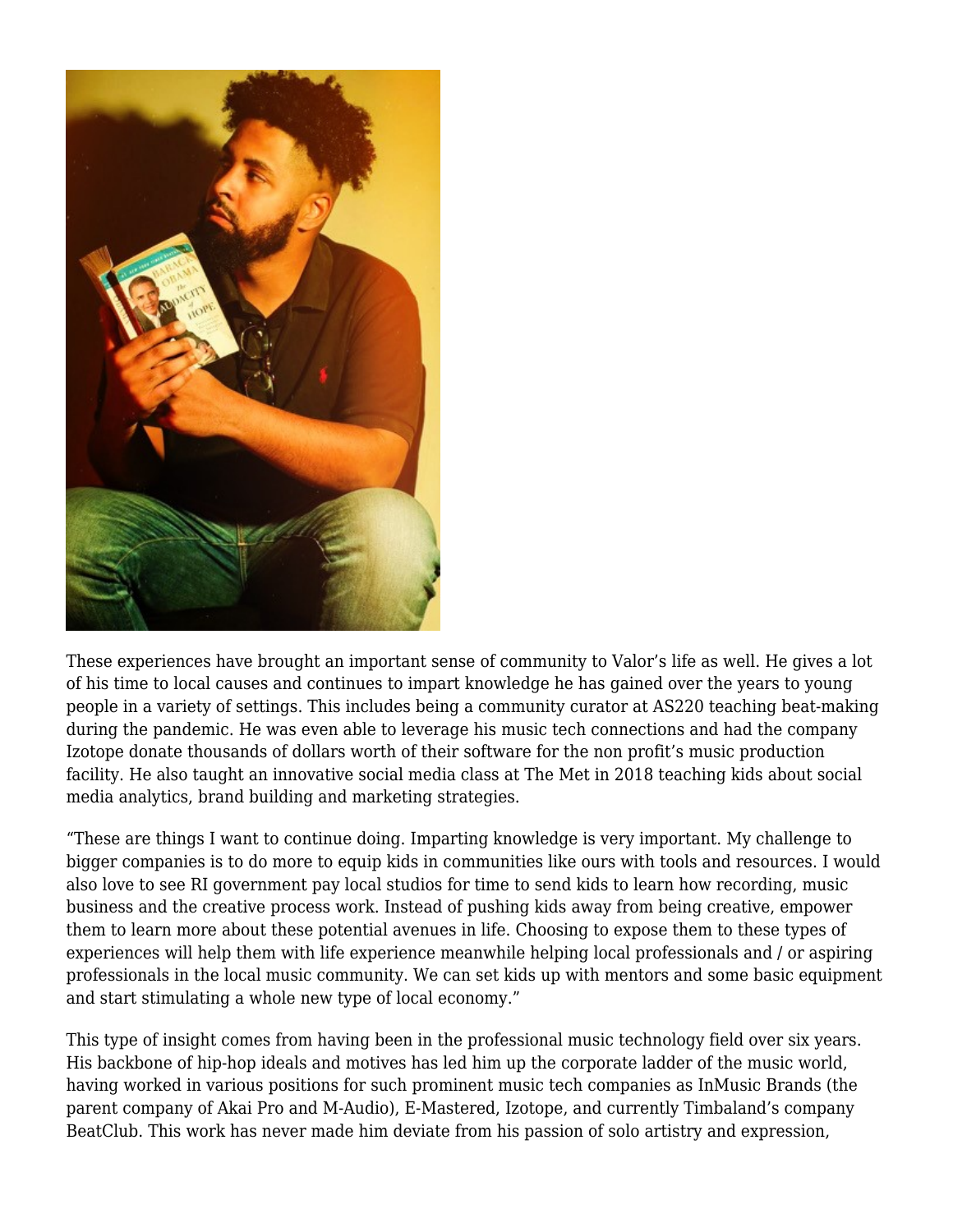though.

"I'm a person who created my own opportunities by being part of companies who gave opportunities to learn in many capacities. I'm on my personal journey in combination with my professional journey. Through living life this way, I've been able to build a more solid foundation for my own unique self rather than constantly getting caught up in fads or trends. People who get to a legendary status understand themselves first. They're always ready because it's literally part of their everyday life."

When asked about his personal experiences as a local creative growing up in Providence and seeing where it is now compared to where it was when he first started Valor explained:

"Through time we've began to create our own infrastructure within our creative communities. We've had to build everything little by little from the ground up. Because we're so small and tight-knit, it forces an individual to have to stand out. Meanwhile the music industry is always changing. Especially now, it's a whole new hybrid industry. They figured out that things can be accomplished even if the world is shut off since we're all connected through our phones. These people have learned the true value of the internet, readapted it, and put the pieces they learned into the best strategies to make it work and generate income and notoriety. Now the biggest power is being first. If you're first and you're ready, then you're going to get where you want to go. This gives people from anywhere new opportunities, and our home is no different."

Given the everyday work Valor does, he has a constant finger on the pulse of new musical trends and current hip-hop and producer culture. When asked about Rhode Island in relation to the music industry and what may be needed in order to grow our notoriety within the bigger industry he explained:

"With music and entertainment a lot times people have to leave RI to gain some national notoriety and then come back to be more successful here. The good thing, though, is that when we venture out we bring pieces of Rhode Island to other places. I love my city and I want the world to see my city. From a music industry perspective I'd love to see us have a prominent music festival. We have PVD Fest, but that's a call to our specific culture. For me I'd love to see a 'Rolling Loud' type of event. When tourists get here they see Rhode Island as having a unique vibe. We have beaches less than an hour away, we have a great night life scene and we're the creative capital. I think we need to promote Providence as a major city in America in new ways and that will draw newer types of attention here. More positive as opposed to negative competition within will help us as well. We have an entire music hall of fame a lot of people have no idea about. We've had producers from here on major records, even bands who tour the world. A lot of special things and people come from here, we just need to continue putting ourselves on the map collectively."

When asked where he sees Rhode Island hip-hop heading into the future he said, "I think Rhode Island hip-hop will come together like the different nations within the Avatar universe. We will learn the ability to use each other in positive aspects to network like other states and crowd boost our own social content, which will inevitably popularize the diversity and talent we have in the smallest state in America. Once we get to the point where we listen to ourselves enough other people will want to listen to us too. I think there should be more inclusion in local major and minor businesses in Rhode Island musical arts as well. Even simple things like using more local beats and songs for commercials will be a big help."

In true Valor fashion he had a few words to leave anyone reading this who may be starting out, looking for inspiration, or feeling lost on their journey: